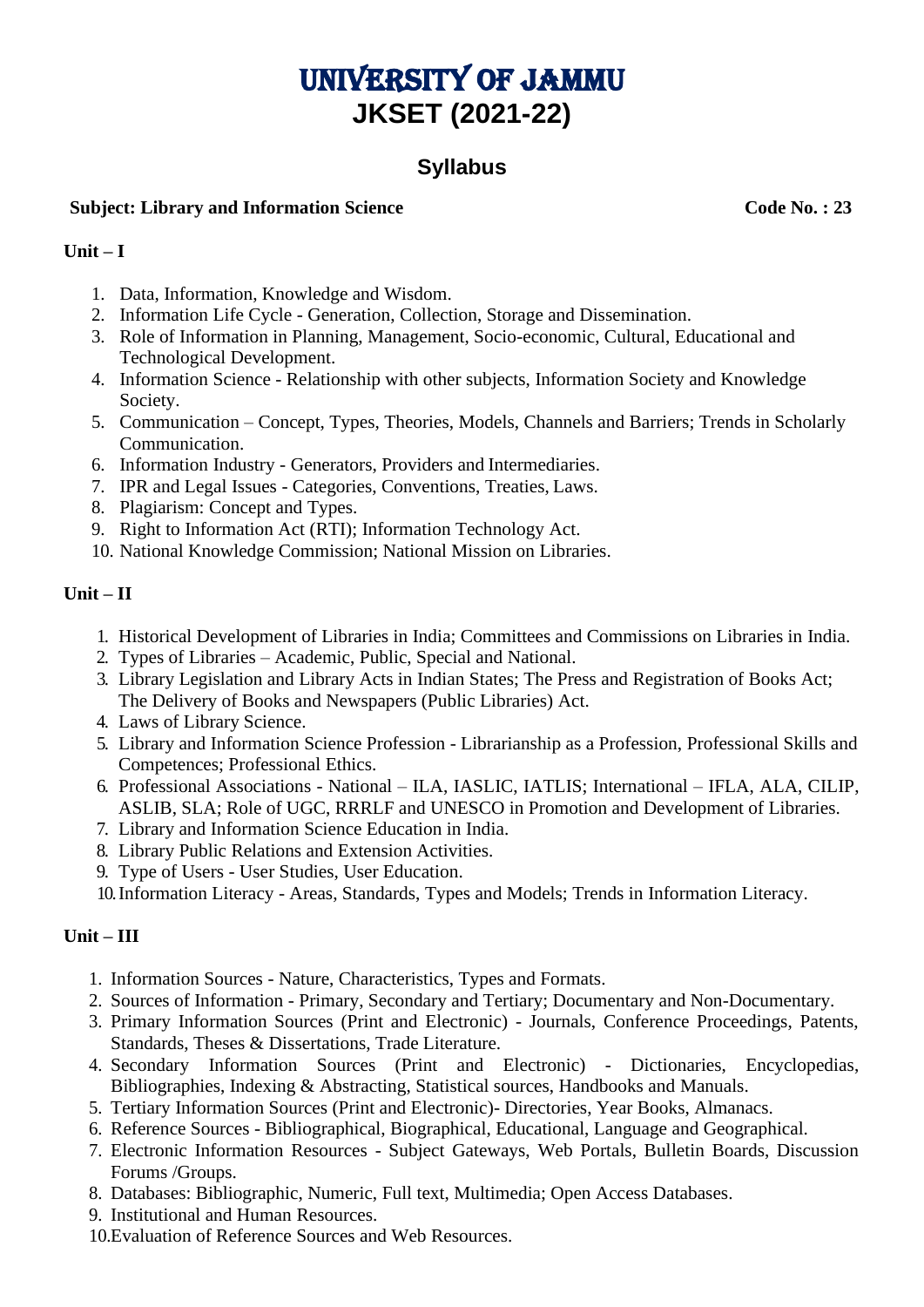## **Unit – IV**

- 1. Community Information Services.
- 2. Reference Service Concept and Types; Referral Services
- 3. Alerting Services CAS, SDI, Inter Library Loan and Document Delivery.
- 4. Mobile based Library Services and Tools Mobile OPAC, Mobile Databases, Mobile Library Website, Library Apps, Mobile Library Instructions, Augmented Reality, SMS Alerts, Geo-Location, Reference Enquiry.
- 5. Web 2.0 and 3.0 Library 2.0- Concept, Characteristics, Components; Instant Messaging, RSS Feeds, Podcasts, Vodcasts, Ask a Librarian
- 6. Collaborative Services- Social Networks, Academics Social Networks, Social Tagging, Social Bookmarking.
- 7. Web Scale Discovery Services
- 8. National Information Systems and Networks: NISCAIR, DESIDOC, SENDOC, ENVIS, INFLIBNET, DELNET, NICNET, ERNET, National Knowledge Network (NKN), Biotechnology Information System Network
- 9. International Information Systems and Networks: INIS, AGRIS, INSPEC, MEDLARS, BIOSIS, ERIC, Patent Information System (PIS), Biotechnology Information System (BIS).
- 10. Library Resource Sharing and Library Consortia National and International.

## **Unit – V**

- 1. Universe of Knowledge Nature and Attributes; Modes of Formation of Subjects.
- 2. Knowledge Organisation Classification Theories, Cannons, and Principles; Simple Knowledge Organisation System (SKOS), Taxonomies, Folksonomy, Trends in Classification.
- 3. Mapping of Subjects in Library Classification Schemes DDC, UDC and CC.
- 4. Knowledge Organisation: Cataloguing Cannons and Principles; Centralized and Co-operative Catalogue; Library Cataloguing Codes: CCC and AACR - II.
- 5. Standards of Bibliographic Record Formats and Description ISBD, MARC 21, CCF, RDA, FRBR, Bibframe.
- 6. Standards for Bibliographic Information Interchange & Communication ISO 2709, Z39.50, Z39.71.
- 7. Metadata Standards: Dublin Core; MARC21, METS, MODES, EAD.
- 8. Indexing Systems and Techniques: Assigned Pre-coordinate; Post-Coordinate; Derived- Titlebased; Vocabulary Control.
- 9. Abstracting Types and Guidelines.
- 10. Information Retrieval System Features, Components, Models and Evaluation.

### **Unit – VI**

- 1. Management Principles, Functions and Schools of thought.
- 2. Library and Information Centers Management Book Selection Tools and Principles; Library Acquisition, Technical Processing, Circulation, Serial Control, Maintenance and Stock Verification; Preservation and Conservation; Hazards and Control Measures of Library Materials.
- 3. Human Resource Management Planning, Job Analysis, Job Description, Job Evaluation, Selection, Recruitment, Motivation, Training and Development, Performance Appraisal; Staff Manual.
- 4. Financial Management in Libraries Sources of Finance, Resource Mobilisation, Budgeting Methods; Cost Effective and Cost Benefit Analysis, Annual Reports & Statistics; Library Authority and Committee.
- 5. Project Management SWOT, PEST, PERT / CPM.
- 6. Total Quality Management (TQM) Concepts, Principles and Techniques, Six Sigma; Evaluation of Services of Libraries and Information Centers.
- 7. Library Building, Furniture and Equipments; Green Library Building; Information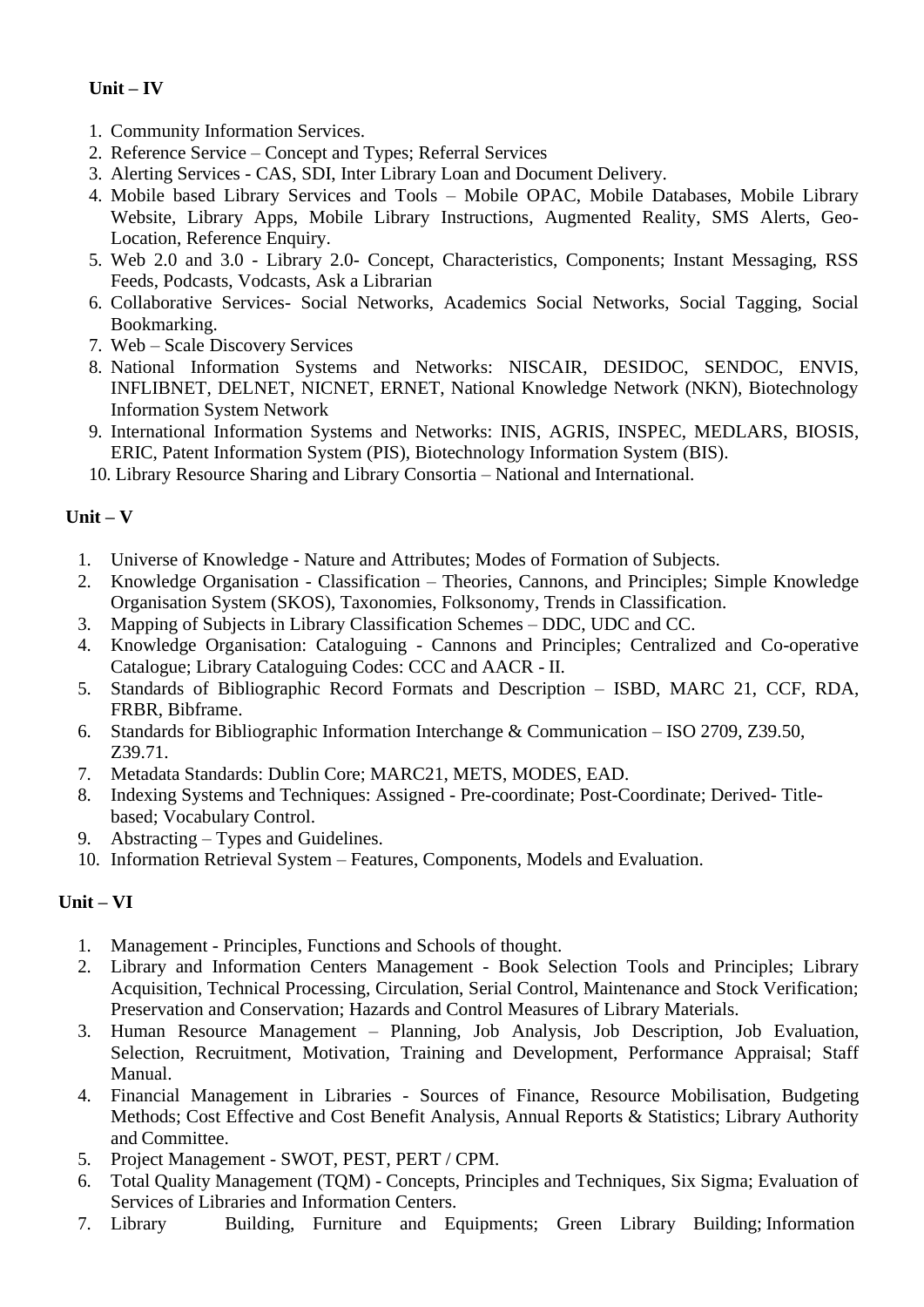Commons; Makers Space; Security and Safety.

- 8. Management Information System (MIS), MBO, Change Management, Disaster Management, Crisis Management.
- 9. Knowledge Management Principles, Tools, Components and Architecture.
- 10. Marketing of Library Products and Services Plan, Research, Strategies, Mix, Segmentation, Pricing and Advertising; Management Consultancy.

# **Unit – VII**

- 1. Computer Technology Character Representation (ASCII, ISCII, Unicode); Computer Hardware, Software; Storage Devices; Input and Output Devices.
- 2. Types of Software System Software, Application Software.
- 3. Programming Languages Object Oriented, Procedural, High Level, Scripting; Web Languages.
- 4. Telecommunication Transmission Channels, Mode, and Media, ISDN, PSDN, Multiplexing, Modulation, Standards and Protocols.
- 5. Wireless Communication Media, Wi-fi, Li-fi, Satellite Communication, Mobile Communication.
- 6. Computer Networks Topologies, Types of Networks LAN, MAN, WAN.
- 7. Internet Web browsers, WWW, E-mail; Search Engines, Meta and Entity Search engines.
- 8. Internet Protocols and Standards HTTP, SHTTP, FTP, SMTP, TCP/IP, URI, URL.
- 9. Hypertext, Hypermedia, Multimedia, Video conferencing, Virtual Reality, Augmented Technologies.
- 10. Data Security, Network Security, Firewalls, Cryptographic Techniques, Anti-virus software, Antispyware, Intrusion Detection System.

# **Unit – VIII**

- 1. Library Automation Areas, Planning, Selection of Hardware and Software, Implementation and Evaluation; Standards for Library Automation.
- 2. Barcode, RFID, QR Code, Biometric, Smartcard: Features and Applications.
- 3. Digitization Planning, Selection of Materials, Hardware, Software, Process, Issues.
- 4. Digital Library: Genesis, Characteristics, Types, Architecture; Standards, Formats and Protocols, DOI.
- 5. Digital Preservation Need, Purpose, Standards, Methods, Techniques, Projects (National and International).
- 6. Digital Library Initiatives National and International.
- 7. Institutional Repositories Need, Purpose, Types and Tools; Institutional Repositories in India; ROAR, DOAR, SHARPA-ROMIO.
- 8. Content Management Systems Architecture, Data Integration, CMS Software Selection, Implementation and Evaluation.
- 9. Application of Artificial Intelligence, Expert Systems and Robotics in Libraries; Social Mobile Analytics Cloud (SMAC); Cloud Computing.
- 10. Ontology Tools (RDF, RDFS, Potege); Semantic Web, Linked Data, Big Data, Data Mining, Data Harvesting.

# **Unit – IX**

- 1. Research Concept, Purpose, Functions, Scope and Ethics; Types of Research Basic and Applied, Interdisciplinary and Multidisciplinary.
- 2. Research Methods: Historical, Descriptive, Experimental and Delphi.
- 3. Research Design Selection of Research Problem, Review of Literature; Formulation of Research Problem; Hypothesis – Formulation, Types and Testing; Sampling Techniques.
- 4. Methods of Data Collection: Questionnaire, Interview, Observation, Library Records, Scales and Checklist.
- 5. Data Analysis and Interpretation Presentation of Data; Statistical Methods/ Techniques.
- 6. Statistical Packages Spreadsheet, SPSS, Bibexcel, 'R' Statistics.
- 7. Research Report Writing and Citation Tools Structure, Style, Contents, Guidelines; Style Manuals; Online Citation Tools; Reference Style Management Tools; Anti- plagiarism Tools; Evaluation of Research Report.